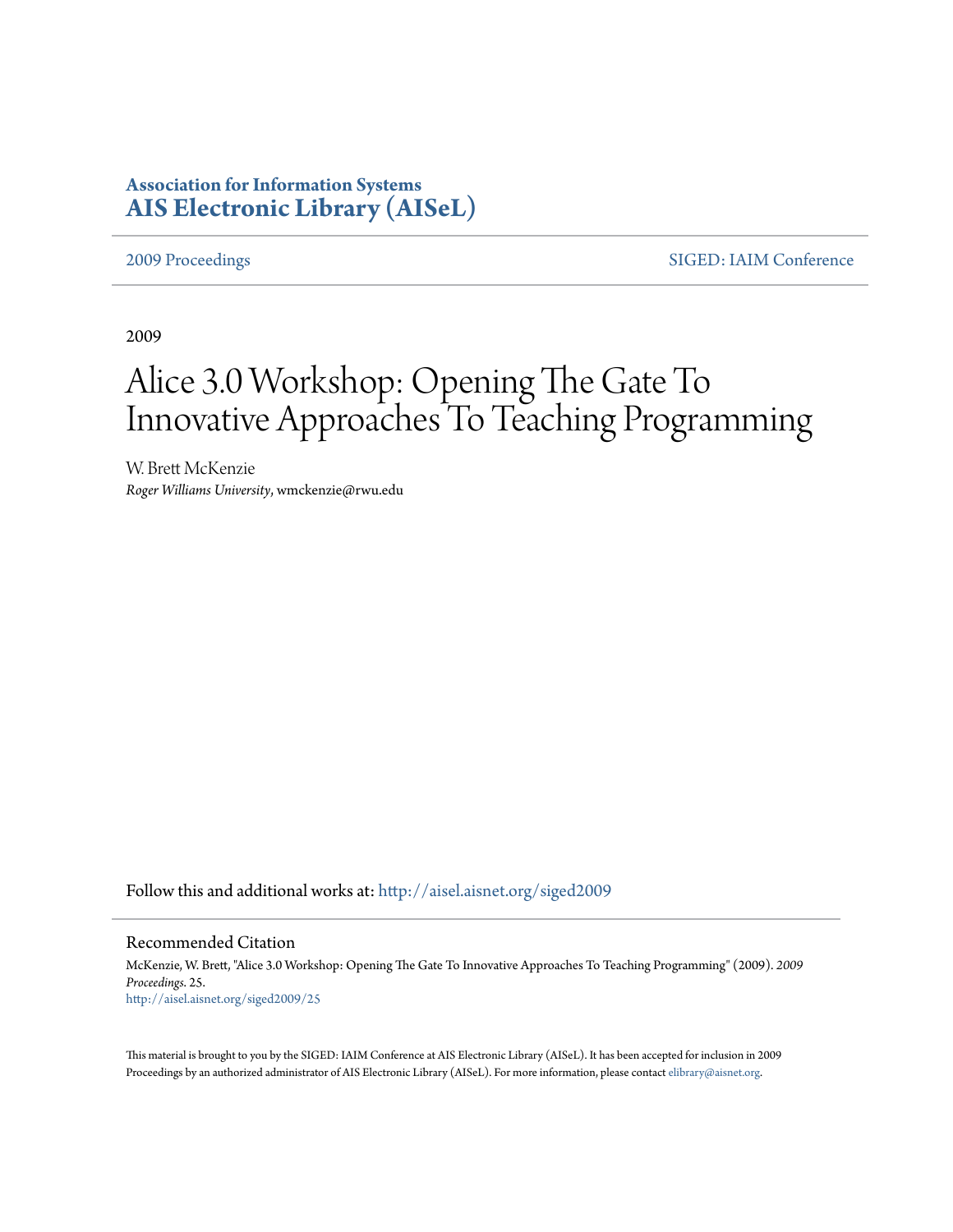McKenzie *Alice 3.0* 

# *ALICE 3.0* **WORKSHOP: OPENING THE GATE TO INNOVATIVE APPROACHES TO TEACHING PROGRAMMING**

W. Brett McKenzie Gabelli School of Business Roger Williams University wmckenzie@rwu.edu

#### **Abstract:**

*Alice 3.0* is the latest release of the *Alice* programming environment developed at Carnegie Mellon University by the late Randy Pausch. Over 200 universities use *Alice* to introduce object-oriented, eventdriven programming to novice students. *Alice 3.0* generates its worlds as Java code, and answers the primary criticism that earlier versions of *Alice* were a sealed environment and did not expose student to computer code. This workshop will guide participants in building an *Alice 3.0* program, demonstrate its integration with NetBeans Java IDE, and show how *Alice 3.0* code can be modified with Java code in NetBeans. Participants will receive the latest release of the software suite.

**Keywords:** introductory programming, visualization, pedagogy

#### **I. WORKSHOP INTRODUCTION**

*Alice* is a programming environment and approach to introducing programming that recognizes contemporary students have grown up in a media-rich world. *Alice* programs are virtual worlds, either animations or games, where students program interactions between characters and objects. *Alice* is a visual language where students directly interact with the integrated development environment (IDE) to build their programs by dragging and dropping tiles that represent commands.

Over two hundred national and international university computer science programs have adopted *Alice* to bootstrap students in computing programs (http://alice.org). *Alice* has been shown to improve success in more advanced programming classes and improve retention in the field (Moskal, et. al. 2004). The use of *Alice* in IS programs is less common, in part because it is less well known in the IS community which also has had less input in its development.

The *Alice* environment is a response to the studies that indicated the idiosyncratic syntax of computer languages could be a barrier to success for beginning programmers (Kelleher and Pausch 2005). Figure 1 shows the *Alice 3.0* IDE, with the object tree and scene setup in the upper left, the object details below, and, to the right, the tiles for the control structures above the program editor. Programmers drag command tiles from the object details section to the editor to create programs. Programmers control program flow by dragging tiles from above the editor. The "Hello World" program is shown running in the run-time window.

*Alice 3.0* is the latest version and, while still Beta, was released publicly in August 2009. In addition to the extensive interest in the inclusion of the Sims characters, licensed by Electronic Arts, to improve the animation, there are major changes in the interface and code generated. *Alice 3.0* is designed to produce Java code. The resulting programs can then be modified using a traditional IDE and writing Java code directly to create a new world. Sun NetBeans Java IDE has modules corresponding to the releases of *Alice 3.0* that allow an *Alice* world to be imported as Java code and subsequently modified. Exposing the code answers a significant criticism of earlier versions of Alice that it was just a "toy" and its sealed worlds did not allow students to see how the drag and drop interface created code (Dann and Cooper, 2009).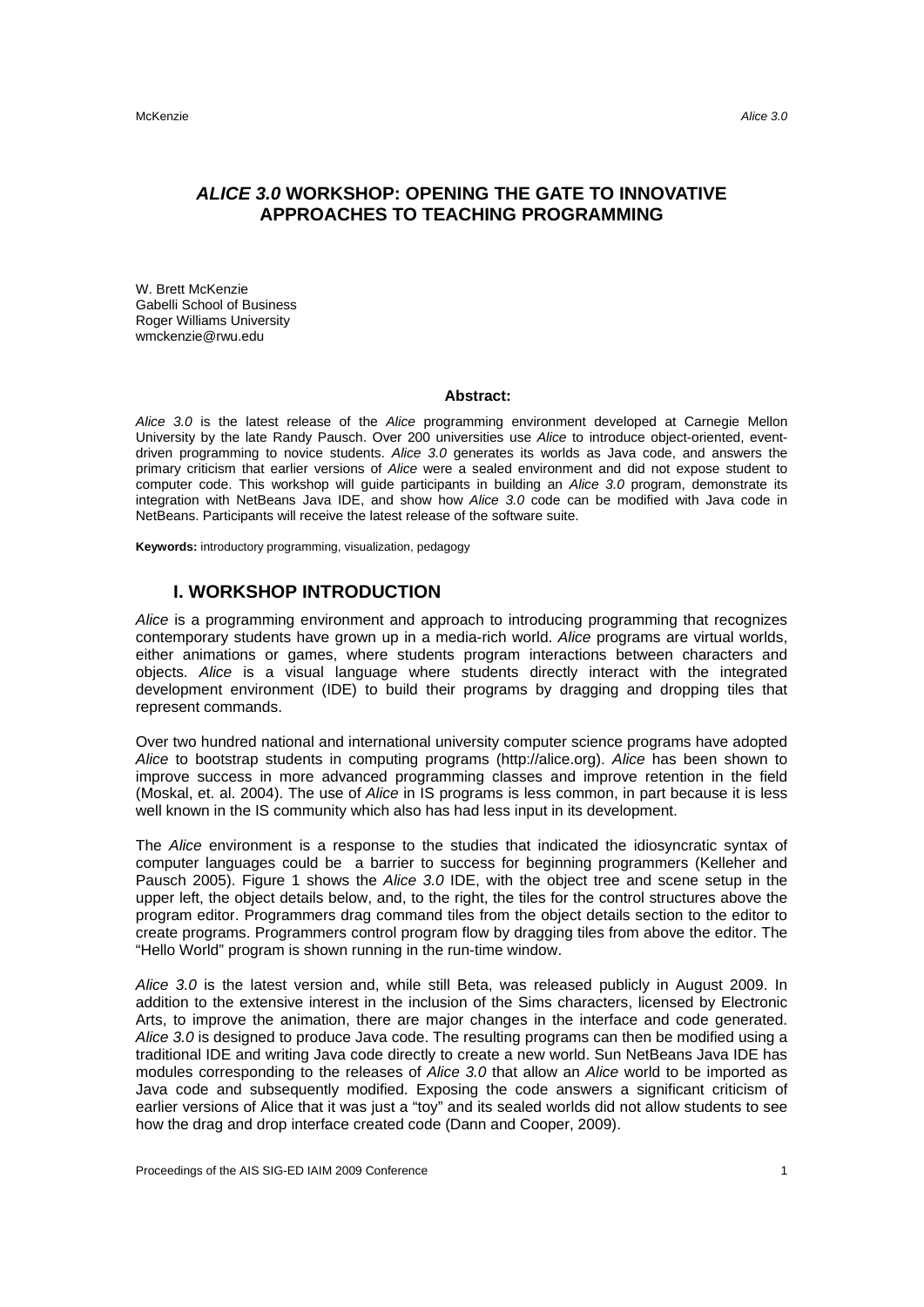

Figure 1: *Alice 3.0* Interface with "Hello World" Running

## **II. WORKSHOP OUTLINE**

*Alice 3.0* and the NetBeans Modules (NLM) are available for Macintosh OS-X, Windows, and Linux. The workshop will enact the activities below. Many of these are modeled on instructional practice developed in introducing *Alice 3.0* in an undergraduate programming course to prepare novices for subsequent programming courses in Java or C#.

Distribution, installation, and configuration of

*Alice 3.0*

.

- Netbeans
- NetBeans Modules

Introduction to *Alice* Versions (all current)

- *Alice* Version 2.2 Traditional *Alice*
- Storytelling *Alice*
- *Alice 3.0* Java, Electronic Arts, and SIMS

Developing a simple *Alice 3.0* World (Models instructional practice)

- Planning storyboard/pseudocode
- Building/coding
- Run and Debug